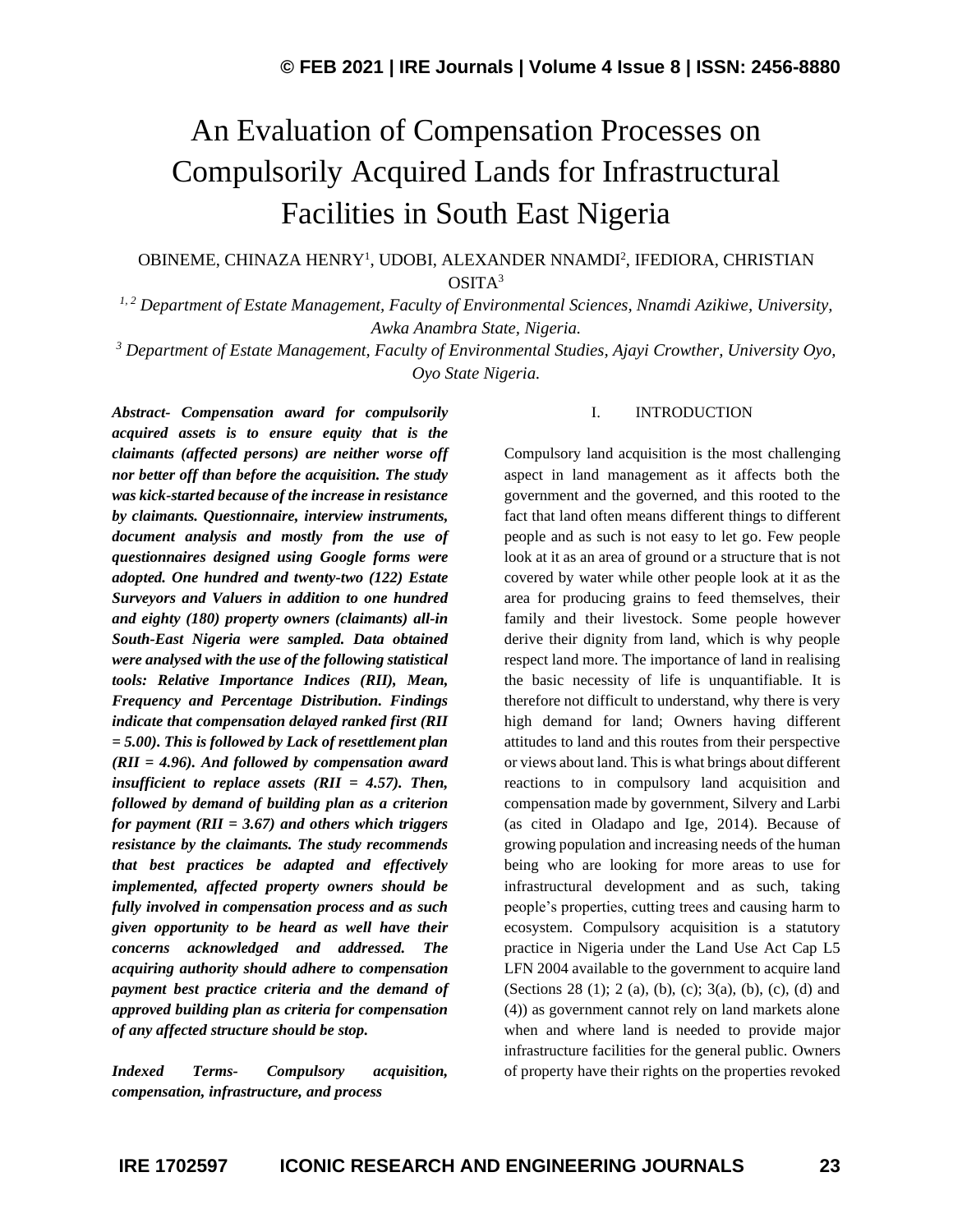for overriding public interest with promises to pay compensation but are usually compensated.

However, when it took long for the compensation to be paid, the claimants keep improving their properties with the belief that government is no longer interested since compensation is not yet paid to them but if in the long-run, the government pays, it does not capture the additional improvement on land or value update as at the time of payment neither is interest added to the earlier value for delayed payment. Coupled with the above a lot of items are not taken into account, during the survey on the assumption that they have no economic value since the government has no rates for purposes of compensation calculation.

Perhaps, as regard to 330KVA transmission line project with it substations in Ubuluisiuzo town Anambra State, 132 KVA transmission line project from Ubuluisiuzo in Anambra state to Orlu in Imo State, 450MW station Alaoji in Abia State, 330KVA transmission line project at Nenwne town Enugu State and 132 KVA transmission line from Alaoji in Abia State to Ebony State are projects that trigger compulsory acquisition of people assets for the public interest. Some of these projects as the time of this study are yet to be completed. Transmission lines are designed for construction to carry overhead conductors across land by means of supports erected on the land with a base measurement of about 5m  $\times$ 5m and upwards which affect grasslands, wetland, open spaces, residential area and among others that are not accounted for.

According to Kakulu (2007), the bone of contention among acquiring authorities and the claimants, from inception till now, is the adequacy of compensation paid or payable for acquired properties, in particular, and general damages to people's interest in land. Compensation principle is to ensure equity, and as such, the affected persons are neither worse off nor better off than before the occurrence of the acquisition. There is the general feeling and expression that compensation paid in respect of land acquired compulsorily and the compensation paid for damages are inadequate. Commenting on adequacy of compensation in other countries of the world with reference to Malaysia, Alias and Daud (2006) state that there is nothing in any compulsory acquisition law that prescribes the measure or yardstick to apply in assessing the adequacy of compensation and such called for concern.

It is based on the above discussed and identified issues as well challenges on delay payment of compensation including the adequacy of compensation payable in respect to the 330KVA, 132 KVA, 450MW, 330KVA and 132 KVA transmission lines in the identified areas stated earlier that, this study is devoted to evaluating the of compensation processes on compulsorily acquired lands for infrastructural facilities.

#### II. LITERATURE REVIEW

2.1 Effectiveness of compulsory acquisition and compensation in Nigeria

Deeyah and Akujuru (2016) in the research; assessing the effectiveness of the Nigerian compulsory acquisition practice in road infrastructural provision in rivers state opined that lack of transparency, unfairness, inconsistencies in the assessment of property values for compensation was one of the common problems revealed by the study, where majority (73.3%) 22 of the affected landowners were not aware of the items to be compensated. The confidentiality of the compensation assessment process led to suspicion of claimants about the compensation awarded. The researchers recommended that, to avoid people been impoverished and their right to land adequately protected when government compulsorily acquire urban land for road infrastructural development, it is necessary that best practices are adapted and effectively implemented to ensure that affected persons are placed in the position they were before the acquisitions. And more so, there should be appropriate legislation with clear and transparent acquisition procedure to ensure people know their rights.

Kakulu (2007) provided that inconsistency, lack of clarity, ambiguity in content and interpretation of enabling statutes (Land Use Act Cap L5 LFN, 2004) are partly responsible for inadequate compensation. The study further stated that the application of multiple standards, procedures and methods of valuation results in alarmingly wide discrepancies in compensation values over the same interest in land. The study concludes that the assessment process could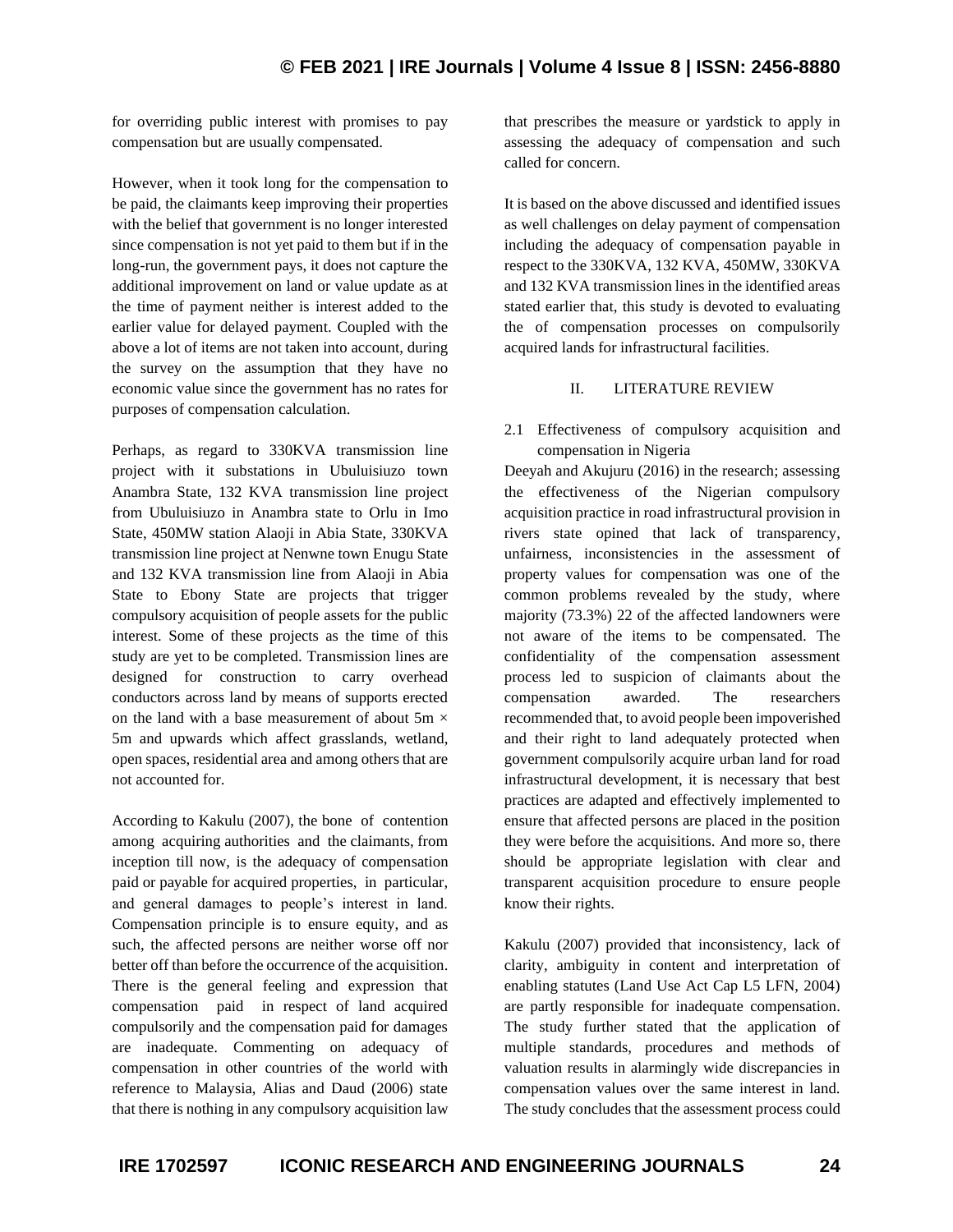be improved considerably by the introduction of a compensation valuation code in Nigeria and also suggested that such a code should be guided by international standards of valuation for compensation.

Perhaps, these studies fail to study and list the claimants' views on variables encountered during and after the compensation have been paid.

#### 2.2 Compensation issues

A number of inherent inadequacies of our land policies as currently manifested by the 1978 Land Use Act(Land Use Act Cap L5 LFN, 2004) and other laws were highlighted by studying the aspects of land acquisition and quantum of compensation paid by an acquiring authority (Odudu, 2017), and also discussed the issue of land acquisition as a necessary factor in a country's development and thus, a necessary tool that enables government and other development agencies to access land and the process entails compulsory acquisition and resultant compensation payments to those whose properties were acquired.

Perhaps, Odudu, (2017) analysis shows that 40 of the 142 claimants in Boboroku Community received N<sub>4</sub>4,146,120.00 as opposed to N<sub>8</sub>802,750.00 they should have received under open market values showing that the claims computed on behalf of the acquiring authority were abysmally low obviously putting claimants in a worse position as a result of the acquisition. It is therefore recommended that for compensation claims to be meaningful, they must be based on open market values and not values devised by an "appropriate officer" or an acquiring authority. Also, computation of economic crops and trees must be based on their productivity value and lifespan and should be properly computed by the professional Estate Surveyor and Valuer. Finally, government must review the current enabling laws to take cognizance of global practices in the matters of compulsory acquisition and compensation in Nigeria.

However, this study did not state what missing in the existing law or what is/are needed to repeal and more so failed show the global practices requirement.

2.3 Landholders' involvement in the compensation Adekunle, Muhammad, Oluwole, Bello, and Idris (2019), in the research; landholders' involvement in the compulsory acquisition of land and compensation process in Bauchi, Nigeria provided that landholders were very well involved in the process of compulsory acquisition but dissatisfied with the compensation process. The study also revealed that before the process of compulsory acquisition landholders were very well involved, during the process of compulsory acquisition they were also involved but at the compensation process, they were not involved at all. Then, the researchers recommended that they should be involved in the process of compensation as it will minimize resistance to compulsory acquisition. This study fail to state the extent of involvement required whether fully or otherwise.

#### III. MATERIALS AND METHODS

Descriptive survey research design was adopted. The Claimants as well as Estate Surveyors and Valuers (ESV) are target population. The claimants as earlier mentioned are the real property owners who were affected in the compulsory acquisition and compensation, drawn from the South East (Anambra, Abia, Ebony, Enugu, and Imo State, Nigeria) compulsory acquisition site. The Estate Surveyors and Valuers as earlier mentioned are the real property consultants professionally recognized in Nigeria to conduct valuations, drawn from the south east states branch directory.

However, a total of 302 respondents were involved in the survey, where 122 are mostly ESV at Associates level and 180 were are property owners. The source was primary through the use of questionnaire, interviews, document analysis and mostly from the use of questionnaires designed using Google forms. The questionnaires were distributed to respondents personally to their respective addresses, emails and via whatsapp.

This study featured a close-ended question in addition to matrix which is also a form of close-ended questionnaire. Here questions are arranged to form a table with identical response options placed on top and options were given to respondents to choose from.

The respondents were required to tick the box provided against a particular question. More so, respondents were required to tick a box based 5 point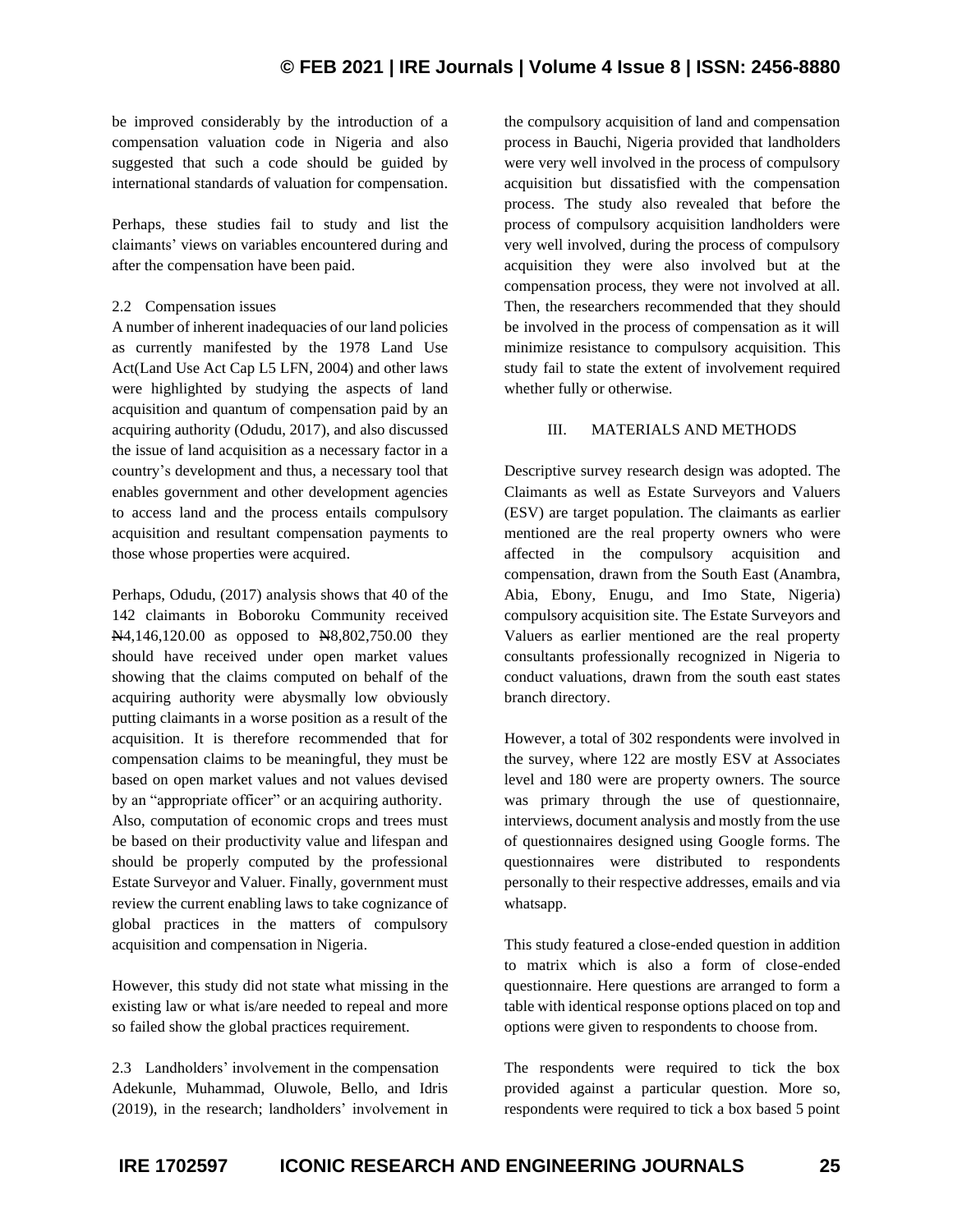Likert scale and in percentages against a research question made available to them in the questionnaire. The application of parametric tests such as Frequency distribution was employed in generating the distribution characteristics of the variables and data used in the subsequent statistical analysis of the data. Nevertheless, the descriptive statistics like mean was used in addition to frequency and percentage distribution. Non-parametric test used was relative important index (RII).

The Relative Importance Index (RII) is evaluated using the following expression:

 $RII = \sum$  W/AN

Where *RII =* Relative important index.

W= weight given to each component and method by the respondents, ranging from  $1 - 5$ .

 $A =$  Highest weight (i.e. 5 in this study).

 $N =$  total number of respondents.

#### IV. PRESENTATION AND DISCUSSION

4.1 Respondents' Academic Qualifications ESV. (Estate Surveyors and Valuers)

Academic qualifications of the respondents, in the field of Estate Management are as shown in Table 1.

| Table 1: Respondents' Personal Academic |
|-----------------------------------------|
| <b>Qualifications Statistics</b>        |

| Academic<br>Qualification | Frequency | Percentage |
|---------------------------|-----------|------------|
| <b>OND</b>                | 2         | 2          |
| <b>HND</b>                | 37        | 30         |
| B. Sc.                    | 66        | 54         |
| M. Sc.                    | 16        | 13         |
| PhD                       |           | 1          |
| Total                     | 122       | 100        |

Table 1 reveals that 2% of the respondents held OND, 30% held HND, 54% held B.Sc., 13% and 1% respectively held higher degrees, that is, M.Sc. or PhD all in Estate Management. It can therefore be inferred that majority of the respondents, in the study area, have the required academic qualifications for practicing as Estate Surveyors and Valuers.

4.2 Respondents' Academic Qualifications (claimants)

Academic qualifications of the respondents, in the field of claimants (property owners) are as shown in Table 2.

| Qualifications Statistics |                |            |  |  |  |  |  |
|---------------------------|----------------|------------|--|--|--|--|--|
| Academic                  | Frequency      | Percentage |  |  |  |  |  |
| Qualification             |                |            |  |  |  |  |  |
|                           |                |            |  |  |  |  |  |
| <b>NON</b>                | 28             | 16         |  |  |  |  |  |
|                           |                |            |  |  |  |  |  |
| <b>WAEC</b>               | 88             | 49         |  |  |  |  |  |
| /equivalent               |                |            |  |  |  |  |  |
| <b>OND</b>                | $\overline{2}$ | 1          |  |  |  |  |  |
| <b>HND</b>                | 50             | 28         |  |  |  |  |  |
| B. Sc.                    | 8              | 4          |  |  |  |  |  |
| M. Sc.                    | 4              | 2          |  |  |  |  |  |
| PhD                       | 0              | 0          |  |  |  |  |  |
| Total                     | 180            | 100        |  |  |  |  |  |
|                           |                |            |  |  |  |  |  |

| Table 2: Respondents' Personal Academic |
|-----------------------------------------|
| <b>Qualifications Statistics</b>        |

Table 2 reveals that 16% held no academic qualifications, 49% held WAEC or its equivalent, 1% of the respondents held OND, 28% held HND, 4% held B. Sc, 2% held M.Sc. and no PhD all in different discipline. It can therefore be inferred that majority of the respondents, in the study area, are educated to know their left from the right.

#### 4.3 Respondents' Working Experience (ESV)

Working experience is vital to the performance of any individual as it enables the individual to make significant contributions and application of theoretical knowledge vis-à-vis practical context. A good combination of academic qualifications, professional qualifications and job experience should produce good result and as such, years of working experience of the respondent Estate Surveyors and Valuers were sought and the data collected were analysed as shown in Table 3.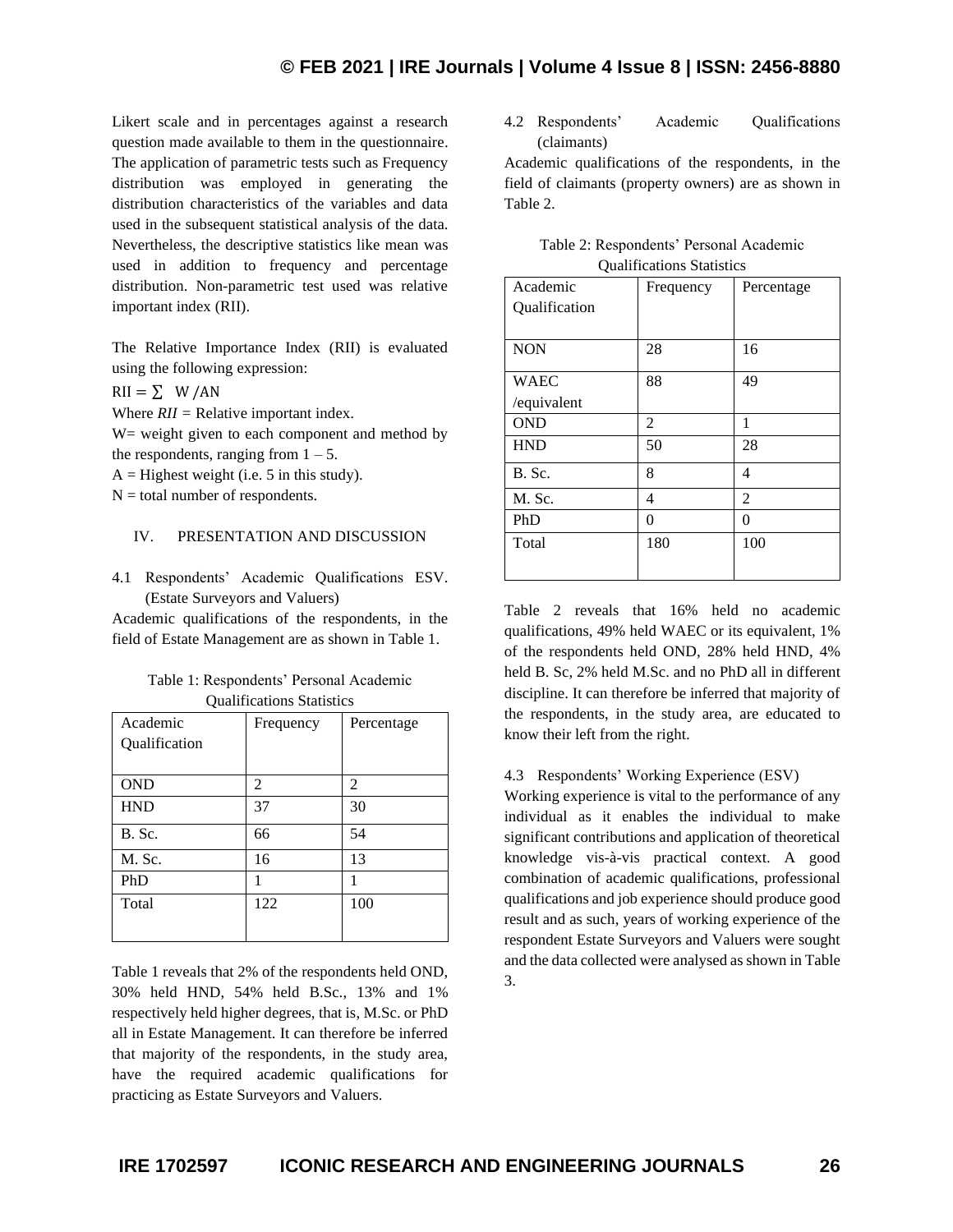| and Valuers |           |            |  |  |
|-------------|-----------|------------|--|--|
| Experience  | Frequency | Percentage |  |  |
| (years)     |           |            |  |  |
| $\leq 5$    | 38        | 31         |  |  |
|             |           |            |  |  |
| > 5         | 84        | 69         |  |  |
|             |           |            |  |  |
| Total       | 122       | 100        |  |  |

Table 3: Working Experience as Estate Surveyors

Table3 displays the number of years of experience acquired by the respondents. The Table indicates that respondents with 5 years and below of experience accounted for 31% while 5 years and above accounted 69%. A greater proportion of the respondents (69%) had worked for more than 5 years. With more than 5 years of experience, it can be deduced that majority of the respondents have requisite experience for carrying out compulsory acquisition and compensation.

4.4 Respondents' Variables encountered in compensation exercise from the claimant's views This section analyses questions that bordered on knowing the challenging variables encounter in compensation. Table 4 gave detailed analysis of the responses from each of the claimants. Respondents' responses which were in terms of very high, high, low, very low and none for the analysis in table 4 were assigned 5, 4, 3, 2 and 1 respectively.

| Variables        | Very high  | High           | Low            | Very low       | None         | Total | RII  | Ranki           |
|------------------|------------|----------------|----------------|----------------|--------------|-------|------|-----------------|
|                  | $W = 5$    |                |                |                |              |       |      | ng              |
|                  |            | $W = 4$        | $W = 3$        | $W = 2$        | $W = 1$      |       |      |                 |
| Demand<br>of     | 120        | $\Omega$       | $\Omega$       | $\Omega$       | 60           | 180   | 3.67 | 4 <sup>th</sup> |
| building plan    | $WF = 600$ | $WF = 0$       | $WF = 0$       | $WF = 0$       | $WF = 60$    | (660) |      |                 |
| a criteria<br>as |            |                |                |                |              |       |      |                 |
| for payment      |            |                |                |                |              |       |      |                 |
| of<br>Lack       | 175        | $\overline{4}$ | $\overline{0}$ | $\overline{0}$ | $\mathbf{1}$ | 180   | 4.96 | 2 <sup>rd</sup> |
| resettlement     | $WF = 875$ | $WF = 16$      | $WF = 0$       | $WF = 0$       | $WF = 1$     | (892) |      |                 |
| plan             |            |                |                |                |              |       |      |                 |
| Compensation     | 180        | $\overline{0}$ | $\Omega$       | $\Omega$       | $\Omega$     | 180   | 5.00 | 1 <sup>st</sup> |
| delayed          | $WF = 900$ | $WF = 0$       | $WF = 0$       | $WF = 0$       | $WF = 0$     | (900) |      |                 |
| Loss of          | 16         | 87             | 22             | 48             | $\tau$       | 180   | 3.17 | 5 <sup>th</sup> |
| goodwill and     | $WF = 80$  | $WF = 348$     | $WF = 66$      | $WF = 96$      | $WF = 7$     | (597) |      |                 |
| other benefits   |            |                |                |                |              |       |      |                 |
| which cannot     |            |                |                |                |              |       |      |                 |
| be               |            |                |                |                |              |       |      |                 |
| compensated      |            |                |                |                |              |       |      |                 |
| for              |            |                |                |                |              |       |      |                 |
| Compensation     | 102        | 78             | $\mathbf{0}$   | $\overline{0}$ | $\Omega$     | 180   | 4.57 | 3 <sup>nd</sup> |
| award            | $WF = 510$ | $WF = 312$     | $WF = 0$       | $WF = 0$       | $WF = 0$     | (822) |      |                 |
| insufficient to  |            |                |                |                |              |       |      |                 |
| replace          |            |                |                |                |              |       |      |                 |
| assets           |            |                |                |                |              |       |      |                 |
| of<br>Providing  | $\Omega$   | $\overline{0}$ | $\overline{0}$ | $\overline{0}$ | 180          | 180   | 1.00 | 7 <sup>th</sup> |
| account          | $WF = 0$   | $WF = 0$       | $WF = 0$       | $WF = 0$       | $WF = 180$   | (180) |      |                 |
| details          |            |                |                |                |              |       |      |                 |
| of<br>Prove      | $\Omega$   | $\overline{0}$ | $\overline{0}$ | $\overline{0}$ | 180          | 180   | 1.00 | 7 <sup>th</sup> |
| identification   | $WF = 0$   | $WF = 0$       | $WF = 0$       | $WF = 0$       | $WF = 180$   | (180) |      |                 |

#### Table 4: Claimants views on variables encountered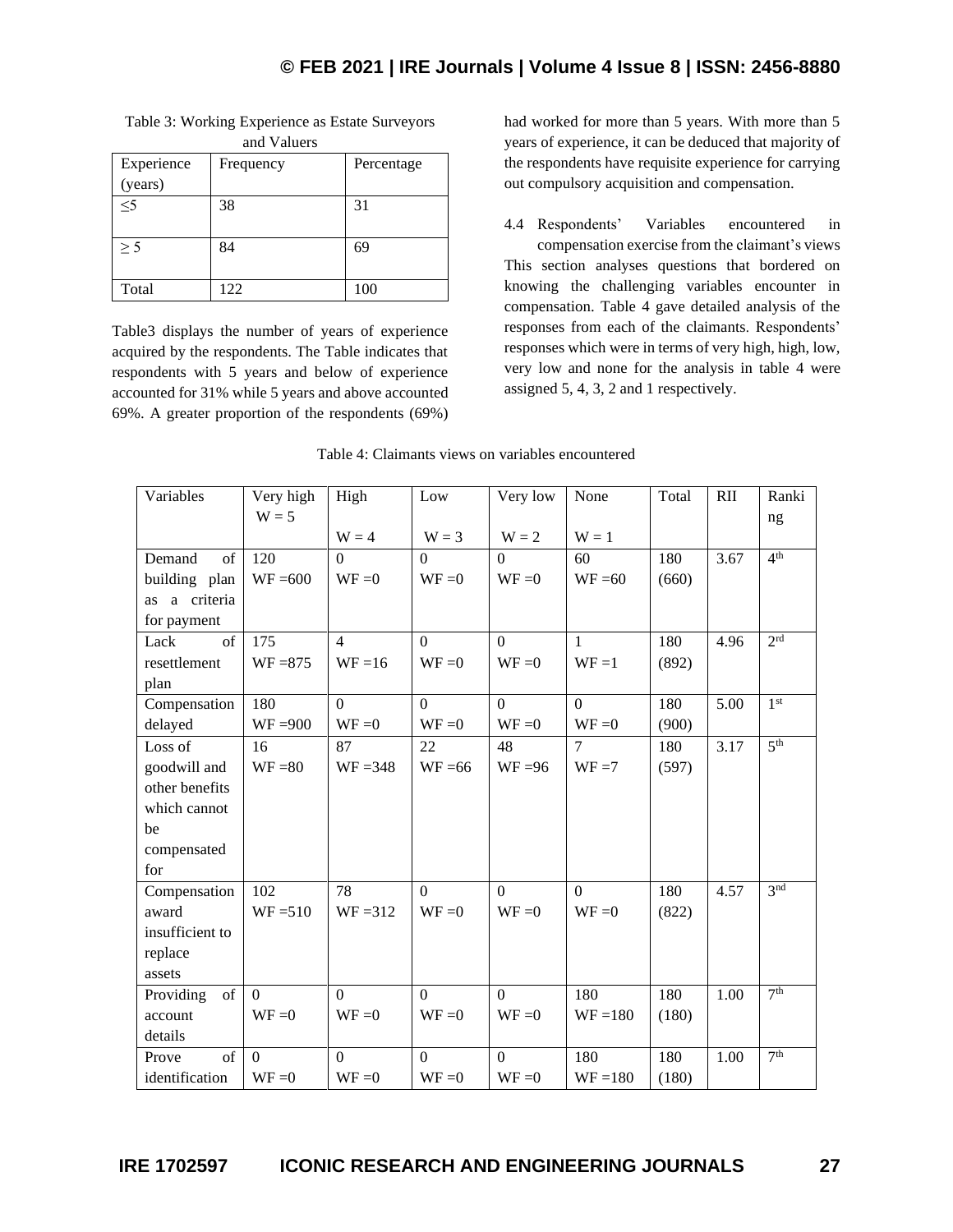## **© FEB 2021 | IRE Journals | Volume 4 Issue 8 | ISSN: 2456-8880**

| Locating  | the |          | U         | v         | v         | 180        | 180   | 1.00 | 7 <sup>th</sup> |
|-----------|-----|----------|-----------|-----------|-----------|------------|-------|------|-----------------|
| payment   |     | $WF = 0$ | $WF = 0$  | $WF = 0$  | $WF = 0$  | $WF = 180$ | 180)  |      |                 |
| address   |     |          |           |           |           |            |       |      |                 |
| Omission  | of  |          | O         | 30        | 44        | 100        | 180   | 1.68 | 6 <sup>th</sup> |
| claimants |     | $WF = 0$ | $WF = 24$ | $WF = 90$ | $WF = 88$ | $WF = 100$ | (302) |      |                 |
| name      |     |          |           |           |           |            |       |      |                 |

Key:  $WF = Weighted frequency$ .

Table 4 showed that Compensation delayed ranked first (RII =  $5.00$ ). This is followed by Lack of resettlement plan ( $RII = 4.96$ ). And followed by Compensation award insufficient to replace assets(RII  $= 4.57$ ). Then, followed by Demand of building plan as a criterion for payment ( $RII = 3.67$ ). Followed by Loss of goodwill and other benefits which cannot be compensated for with  $(RII = 3.17)$ . Then, followed by Omission of claimant's name with  $(RII = 1.68)$ .

This goes to explain that the variable that ranked first with  $(RII = 5.00)$  is the major variable encounter in compensation process from the claimant's views. That is not to say, is the only variable encountered expect ranked seventh with  $(RII = 1)$  which shows that they were not encountered and as such variables ranked second to sixth with  $(RII = 4.96$  to 1.68) were also encountered and all encountered creates negative impacts on the claimant's livelihood and as such trigger's resistance by the claimants. Nevertheless, forced removals erode the homeowner's confidence, achievement, sense of belonging, friendships and links to community and as such compensation should place the claimants in position neither better of nor worse than.

4.5 Respondents' Claimants expectation from Compensation Processes

|  |  | Table 5: Claimants expectation |
|--|--|--------------------------------|
|--|--|--------------------------------|

| Expectation        | Reason                       |
|--------------------|------------------------------|
| Prompt             | Because when it took long    |
| compensation that  | for the compensation to be   |
| is, at least not   | paid, the claimants keep     |
| more than 90 days  | improving their properties   |
| after enumeration. | with the belief that         |
|                    | government is no longer      |
|                    | interested since             |
|                    | compensation is not yet paid |
|                    | to them but if in the long-  |

|                  | run, the government pays, it   |
|------------------|--------------------------------|
|                  | does not capture the           |
|                  | additional improvement on      |
|                  | land or value update as at the |
|                  | time of payment neither is     |
|                  | interest added to the earlier  |
|                  | value for delayed payment.     |
| Adequate         | To ensure equity, that is the  |
| compensation     | affected persons are neither   |
|                  | worse off nor better off than  |
|                  | before the property            |
|                  | acquisition. And further       |
|                  | stated that the issue of       |
|                  | inadequacy of compensation     |
|                  | are as the result of not       |
|                  | including all the items of     |
|                  | claim in the valuation, not    |
|                  | paying on time as such allow   |
|                  | the awarded mount to loss      |
|                  | value, not considering the     |
|                  | interest added to the earlier  |
|                  | value for delayed, and not     |
|                  | considering the additional     |
|                  | improvement coursed be         |
|                  | delayed payment.               |
| All the Items    | A lot of items are not taken   |
| should be        | into account, during the       |
| compensated for. | survey on the assumption       |
|                  | that they have no economic     |
|                  | value since the government     |
|                  | has no rates for purposes of   |
|                  | compensation calculation.      |
|                  |                                |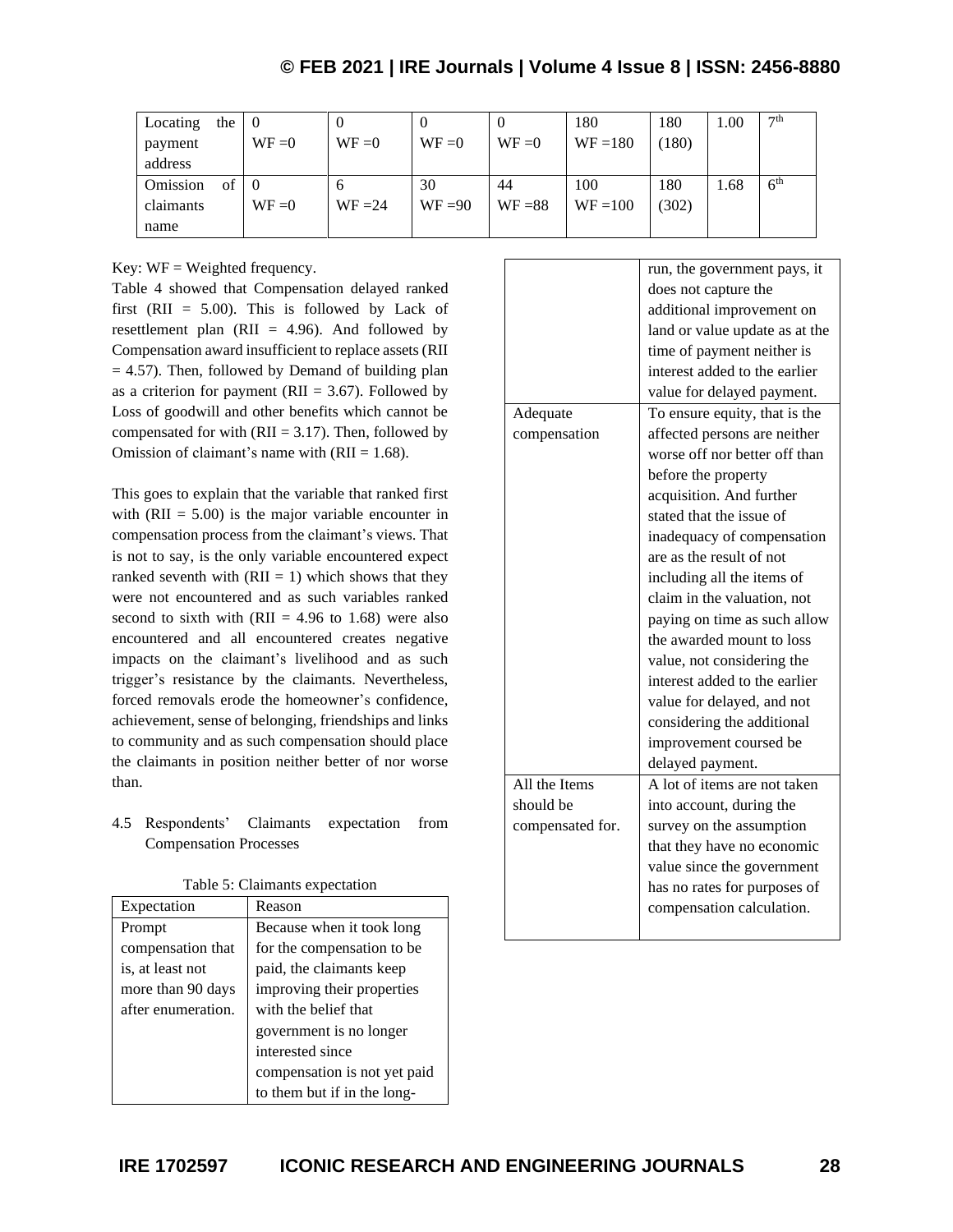## **© FEB 2021 | IRE Journals | Volume 4 Issue 8 | ISSN: 2456-8880**

| Building plan as a  | The demand of approved        |
|---------------------|-------------------------------|
| criteria for        | building plan as criteria for |
| compensation        | compensation of any           |
|                     | affected building is not      |
|                     | found in compulsory           |
|                     | acquisition and               |
|                     | compensation statute. And     |
|                     | this demand is coursing the   |
|                     | claimants to pay to obtain    |
|                     | such, as to avoid losing been |
|                     | compensated and as such       |
|                     | impoverishing the affect      |
|                     | claimants and coursing        |
|                     | unrest in the communities.    |
|                     |                               |
|                     | Relocation<br>time            |
| Relocation time at  | not<br><b>was</b>             |
| least 120 days.     | specified by the law and as   |
| Considering the     | such is at the hand of the    |
| fact that the       | acquiring authority, and that |
| highest quit notice | which they do give<br>is      |
| serve to an         | 2months (60 days) at most     |
| occupier under      | which<br>not sufficient<br>is |
| tenancy issues is   | enough to allow the affected  |
| 90 days (3          | landowners prepare ahead to   |
| months).            | acquisition<br>the<br>(take)  |
|                     | possession) of their land to  |
|                     | avoid any injurious affection |
|                     | likely to occur<br>during     |
|                     | demolition of the buildings.  |

The table 5 shows the claimants expectation from acquiring authority as regards to compensation and to have a successful implementation of reason for compulsory acquiring claimants interest then, the claimants expectation should not be taken likely.

As regards to the work done on this area by Ige, Akintomide, and Adeola, (2016) Ondo State, Nigeria were the researchers stated that claimants prefers adequate allocation of time and resources for community consultation over land and compensation issues, did not agree with the results of this work, as allocation of sufficient time and resources for community were not even mentioned as expectation of the claimants. And not that is not important but is not seem to pose challenge to the claimants.

4.6 Respondents' Estate Surveyors and Valuers adherence to compensation payment best practice criteria

It was necessary to find out whether the current practices conform to compensation payment best practice criteria. To evaluate the existing practice with best practices, the various responses are averaged and the mean determined as shown in table 6.

Respondents' responses which were in terms of mostly, sometimes, rarely, never and undecided for the analysis in table 6 were assigned 5, 4, 3, 2 and 1 respectively.

| <b>Compensation Payment</b>   | Mostly     | Sometimes      | Rarely    | Never          | Undecided | Mean |
|-------------------------------|------------|----------------|-----------|----------------|-----------|------|
| <b>Best</b>                   |            |                |           |                |           |      |
| Practice                      | 5          | $\overline{4}$ | 3         | $\overline{2}$ | H         |      |
| Criteria                      |            |                |           |                |           |      |
|                               |            |                |           |                |           |      |
| Compensation should be        | 24         | 31             | $\Omega$  | $\Omega$       | 67        | 2.55 |
| made to all affected persons  |            |                |           |                |           |      |
| including those without title | $WF = 120$ | $WF = 124$     | $WF = 0$  | $WF = 0$       | $WF = 67$ |      |
| to land                       |            |                |           |                |           |      |
| Pay in kind and/or in - cash  | $\theta$   | 80             | 18        | 11             | 13        | 3.35 |
| in time before relocation     |            |                |           |                |           |      |
| and civil work start.         | $WF =$     | $WF = 320$     | $WF = 54$ | $WF = 22$      | $WF = 13$ |      |
|                               |            |                |           |                |           |      |
| Pay compensation at           | 122        | $\Omega$       | $\Omega$  | $\Omega$       | $\Omega$  | 5.00 |
| replacement cost for the cost |            |                |           |                |           |      |
| of restoration in time        |            |                |           |                |           |      |

Table 6: Adherence to compensation payment best practice criteria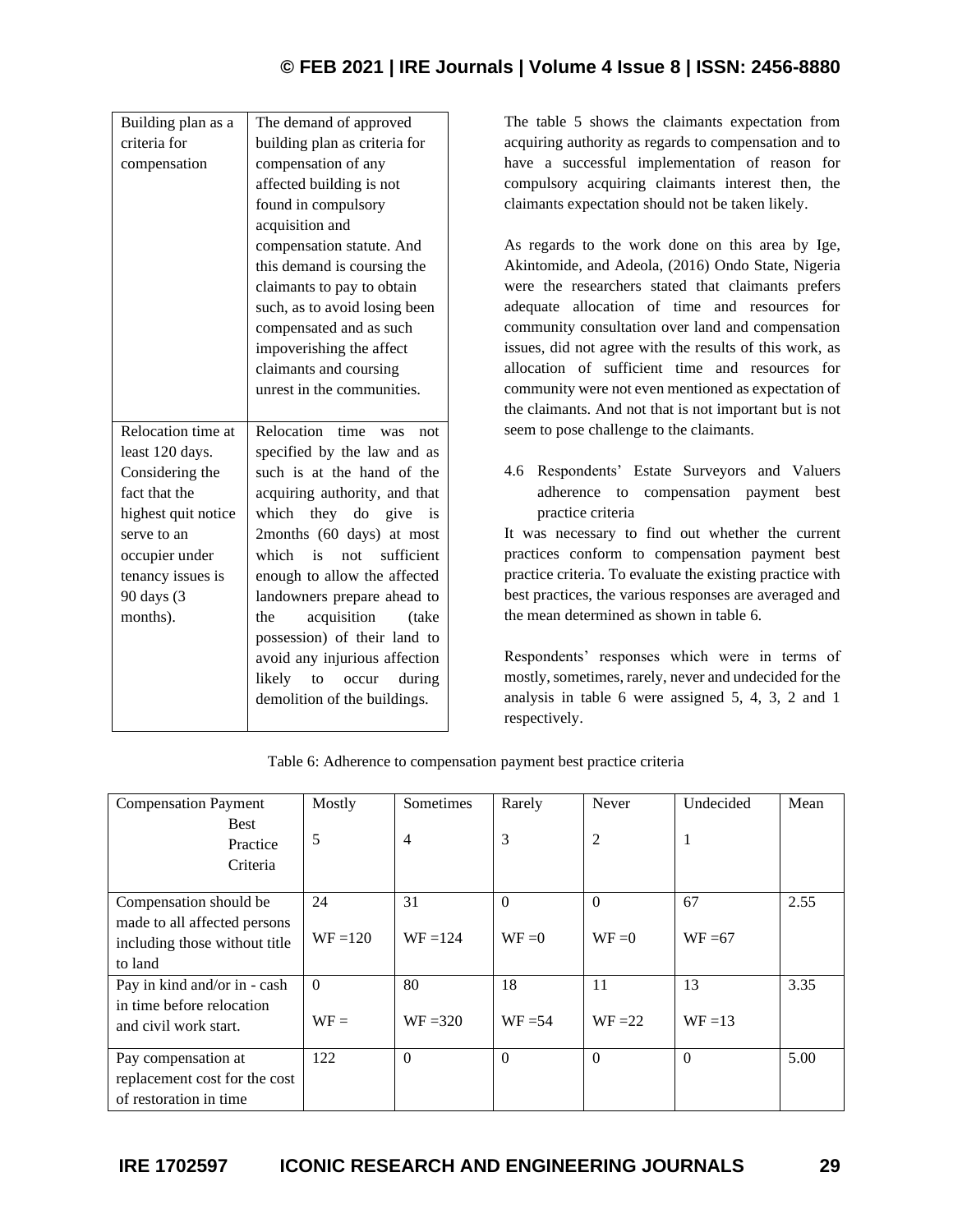|                                                                                           | $WF = 610$           | $WF = 0$             | $WF = 0$         | $WF = 0$        | $WF = 0$        |      |
|-------------------------------------------------------------------------------------------|----------------------|----------------------|------------------|-----------------|-----------------|------|
| Encourage disclosure of<br>information and the use of<br>negotiation or arbitration       | $\Omega$<br>$WF = 0$ | $\Omega$<br>$WF = 0$ | 54<br>$WF = 162$ | 49<br>$WF = 98$ | 19<br>$WF = 19$ | 2.29 |
| procedure                                                                                 |                      |                      |                  |                 |                 |      |
| Ensure regulation are                                                                     | $\Omega$             | $\theta$             | $\Omega$         | 100             | 22              | 1.82 |
| specific enough to provide<br>clear valuation guidelines,<br>but flexible enough to allow | $WF = 0$             | $WF = 0$             | $WF = 0$         | $WF = 200$      | $WF = 22$       |      |
| room to determine<br>equivalent compensation in<br>all situation                          |                      |                      |                  |                 |                 |      |
|                                                                                           |                      |                      |                  |                 |                 |      |

The mean summarizes data by a representative value for purposes judgement.

The respondents (table 6) shows that acquiring authority only adhered completely to compensation payment best practice criteria that said pay compensation at replacement cost for the cost of restoration in time with the highest mean value of 5.00, but never adhered to other statements of compensation payment best practice criteria completely. Other compensation payment best practice criteria shows values with a mean score 2.55 (compensation should be made to all affected persons including those without title to land), 3.35 (pay in kind and/or in - cash in time before relocation and civil work start), 2.29 (Encourage disclosure of information and the use of negotiation or arbitration procedure), and 1.82 (Ensure regulation are specific enough to provide clear valuation guidelines, but flexible enough to allow room to determine equivalent compensation in all situation). This table 6 agreed with Deeyah and Akujuru (2016) study which showed that existing practice is rarely or not in adherence to the compensation payment best practice criteria.

4.7 Respondents' from the Claimants on issues that will improve compensation Process.

The Claimants are of the opinion that full involvement of property owners are necessary as this will shows transparency in the exercise and minimize the fear that they are been shortchange in any way. And as such, the affected persons should be given opportunity to be heard and to have their concerns acknowledged and addressed by acquiring authority.

- Compensation stages of which they would prefer to be fully involved are as follows:
- a) The actual valuation of the structure (buildings, pavement, bridges and so on) prior to compensation
- b) Involvement in the computation of crops and economic trees
- c) The submission claims for compensation of affected assets (structure, crops and economic trees)
- d) The signing for acceptance/rejection of compensation awarded
- e) The receiving of compensation award
- 4.8 Respondents' from the Estate surveyors and Valuers on issues that will improve compensation process are as follows:
- a) Acquiring authority should have regards to the location attribute of the property. This should be taken serious as no two properties are the same.
- b) The method of valuation should not be fixed by the law but should allow the practitioners in the profession to decide the best method at all time (Commenting on the method of valuation for compensation; any method of assessment used by the acquiring authority to determine compensation must sustain the principle of equity under which the affected property owner should be dealt with, and is expected to conform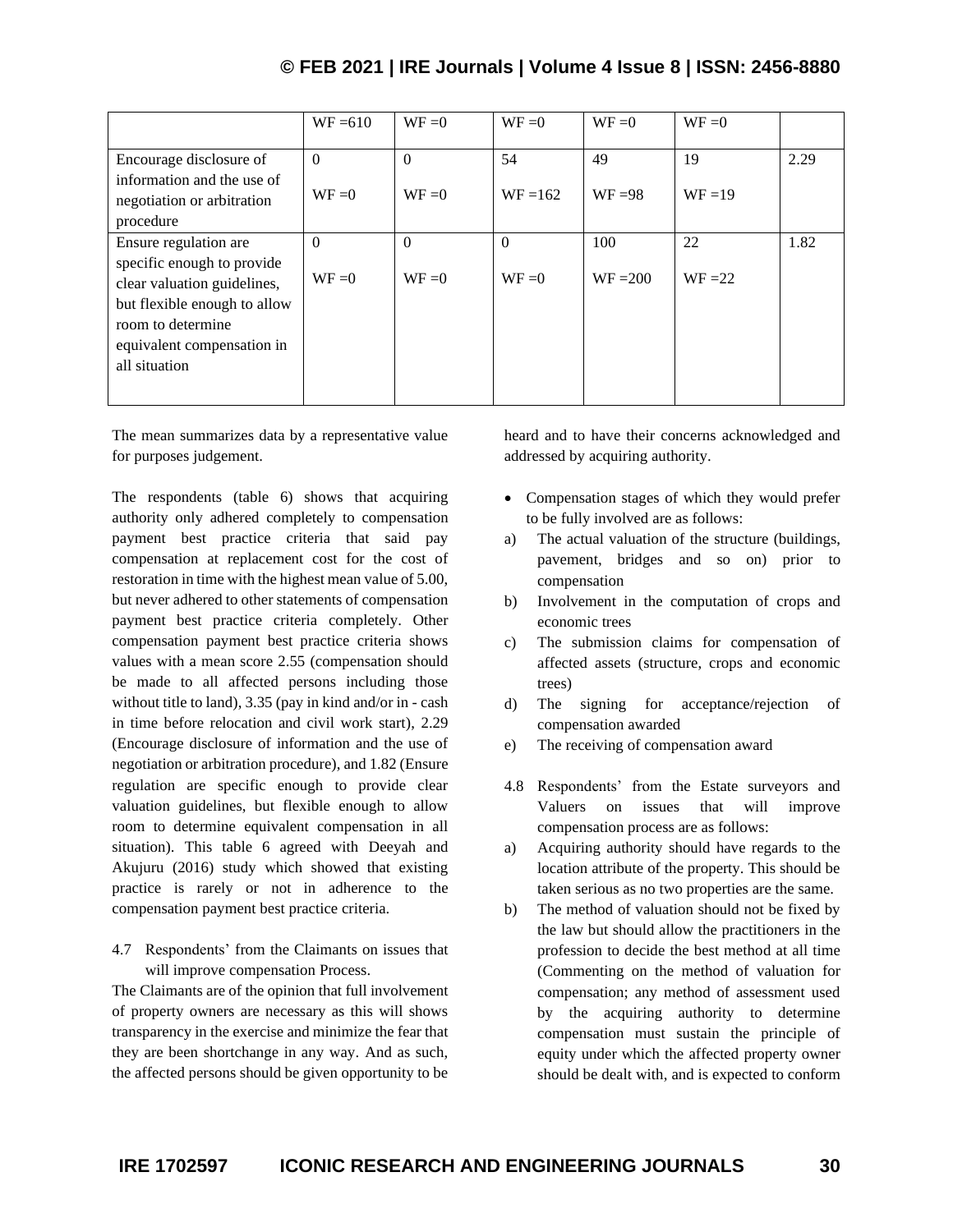to the professionally accepted standard (Obineme, Emoh, and Igwenagu, 2019)).

- c) There should be full involvement of property owners as this will make the claimants contribute to the success of the exercise.
- d) Acquiring authority should adhere to compensation payment best practice criteria.
- e) Compensation payment time after enumeration exercise should be specified by the law
- f) Relocation time should be specified by the law
- g) The demand of approved building plan as criteria for compensation of any affected structure should be stop as this is not found in compulsory acquisition and compensation statute.

#### SUMMARY OF FINDINGS AND CONCLUSION

The table 4 indicated that compensation delayed ranked first ( $RII = 5.00$ ). This is followed by lack of resettlement plan ( $RII = 4.96$ ). This was followed by compensation award insufficient to replace assets (RII  $= 4.57$ ). The third in the ranking was demand of building plan as a criteria for payment ( $RII = 3.67$ ) and others which triggers resistance by the claimants.

The compensation paid for compulsorily acquired is to ensure equity that is the affected persons are neither worse off nor better off than before the acquisition. But that is not the case as the expression from this study show that compensation paid in respect of properties compulsorily acquired are inadequate and delayed. Perhaps, the issue of inadequacy of compensation is the result of not including all the items of claim in the valuation, not paying on time as such allow the awarded mount to loss value, not considering the interest added to the earlier value for delayed, and not considering the additional improvement coursed be delayed payment.

The Land Use Act Cap L5 LFN 2004 did not provide specific period to be given the claimants (affected property owners) to relocate after compensation payment. The government should provide specific time to be given the affected property owners to relocate after compensation payment. Result of the survey in table 5 shows that the affected property owners were affected with the time given and as such calling for change.

Affected property owners should be fully involve in compensation process and as such given opportunity to be heard and to have their concerns acknowledged and addressed. The acquiring authority should adhere to compensation payment best practice criteria and the demand of approved building plan as criteria for compensation of any affected structure should be stop as this is not found in compulsory acquisition and compensation statute.

#### **REFERENCES**

- [1] Adekunle, M.U., Muhammad, M. S., Oluwole, M. O., Bello, H. T., &Idris, I. (2019). Landholders' involvement in the compulsory acquisition of land and compensation process in Bauchi, Nigeria Retrieved from http://cyberleninka.ru/article/n/landholdersinvolvement-in-the-compulsory-acquisition-ofland-and-compensation-process-in-bauchinigeria.
- [2] Alias, A. & Daud, M. N. (2006). Payment of adequate compensation for land acquisition in Malaysia Retrieved from https://www.researchgate.net/publication/23712 5458\_Payment\_of\_Adequate\_Compensation\_fo r\_Land\_Acquisition\_in\_Malaysia
- [3] Deeyah, C. L. & Akujuru, V. A. (2016). Assessing the effectiveness of the Nigerian compulsory acquisition practice in road infrastructural provision in rivers state Retrieved from 311233387\_ASSESSING\_THE\_EFFECTIVEN ESS OF THE NIGERIAN COMPULSORY ACQUISITION\_PRACTICE\_IN\_ROAD\_INFR ASTRUCTURAL\_PROVISION\_IN\_RIVERS
- [4] Ige, V.O., Akintomide, A.J., & Adeola, T. O. (2016). Compulsory land acquisition and compensation in Nigeria: coastal communal perception Retrieved from https://www.ajol.info/index.php/ejesm/article/vi ew/145401
- [5] Kakulu, I. I. (2007). The Assessment of Compensation in Compulsory Acquisition of Oil and Gas Bearing Lands: The Niger Delta experience. Being paper presented at the Joint Seminar on Compulsory Purchase and Compensation in Land Acquisition and Takings.